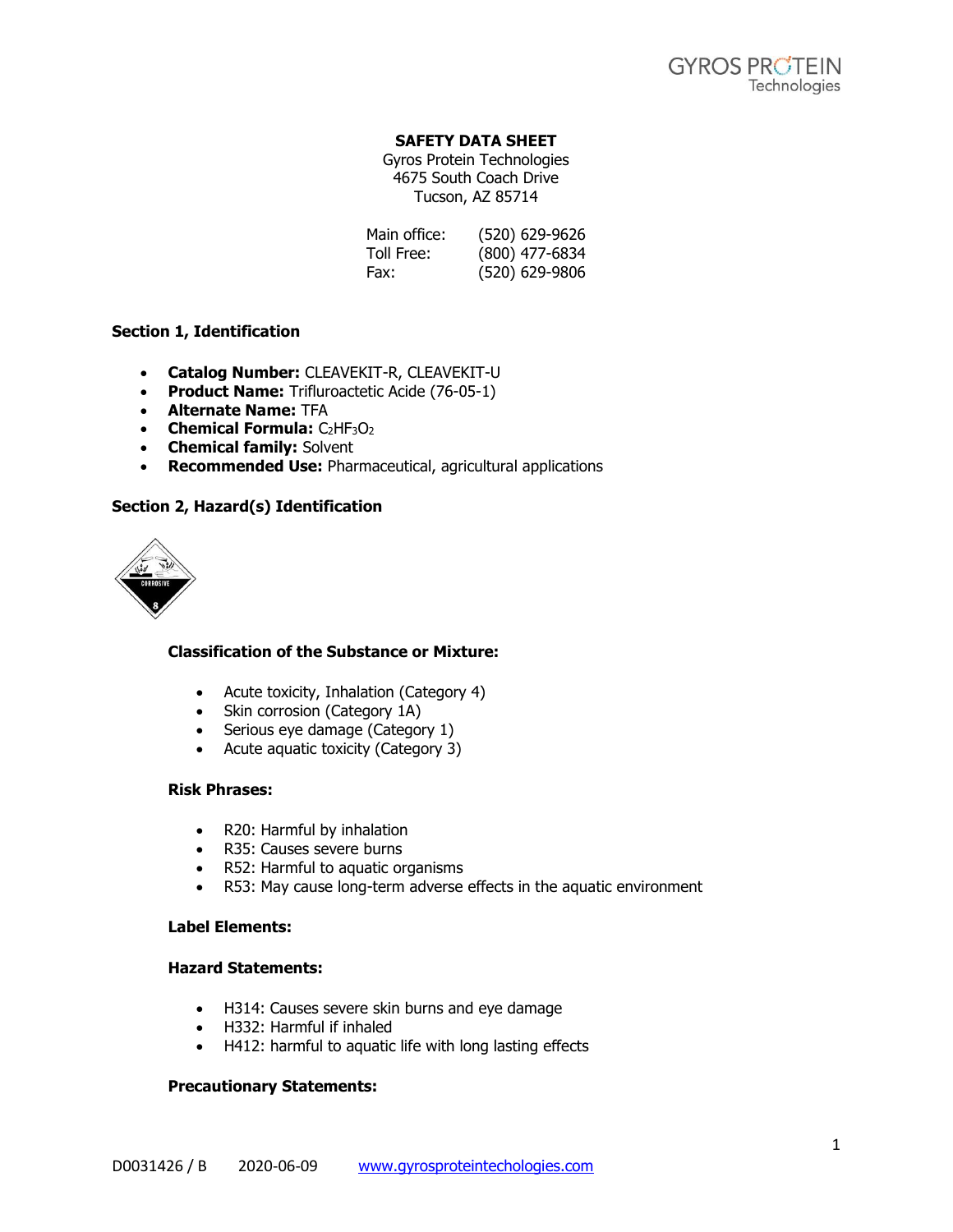- P261: Avoid breathing vapors
- P280: Wear protective gloves / protective clothing / eye protection / face protection
- P305 + P351 + P338: IF IN EYES: Rinse cautiously with water for several minutes. Remove contact lenses, if present and easy to do. Continue rinsing.
- P310: Immediately call a POISON CENTER or doctor / physician

# **Section 3, Composition/Information on Ingredients**

| Ingredients                       | .<br>` Number   | <b>EC Number</b> | <b>Index Number</b>   | Percent |
|-----------------------------------|-----------------|------------------|-----------------------|---------|
| - 21<br>Acid<br><br>retir<br>ਮ ਰਾ | _ባ5-<br>n-<br>ັ | 200-9<br>u-      | । -በበ-<br>∕-∩o′<br>bu | 00%،    |

### **Section 4, First-Aid Measures**

Show this safety data sheet to the doctor in attendance. Get medical attention immediately.

- **Inhalation:** Remove to fresh air. If not breathing, give artificial respiration. If breathing is difficult, give Oxygen. Do not use mouth-to-mouth method if victim inhaled the substance. Get medical attention immediately.
- **Ingestion:** DO NOT INDUCE VOMITING! Give a cup of water or milk. Never gibe anything by mouth to an unconscious person. If vomiting occurs, keep head lower than the hips to help prevent aspiration. Get medical attention immediately.
- **Skin Contact:** In case of contact, immediately flush skin with plenty of water for at least 15 minutes while removing contaminated clothing and shoes. Destroy or thoroughly clean clothing and shoes before reuse. Get medical attention immediately.
- **Eye Contact:** Immediately flush eyes with plenty of water for at least 15 minutes, lifting lower and upper eyelids occasionally. Remove contact lenses, if present and easy to do. Get medical attention immediately.

# **Section 5, Fire-Fighting Measures**

- **Fire:** Not flammable
- **Explosion:** Not combustible
- **Fire Extinguishing Media:** Water, water fog, foam, dry chemical powder, Carbon Dioxide
- **Special Information:** In the event of a fire, wear full protective clothing and NIOSH-approved self-contained breathing apparatus with full face piece operated in the pressure demand or other positive pressure mode

#### **Section 6, Accidental Release Measures**

- **Personal Precautions, Protective Equipment and emergency Procedures:** Ventilate area of leak or spill. Remove all sources of ignition. Wear appropriate personal protective equipment as specified in Section 8. Isolate hazard area. Keep unnecessary and unprotected personnel from entering.
- **Environmental Precautions and Methods and Materials for Containment and Cleaning Up:** Contain and recover liquid when possible. Do not let product enter drains. Collect liquid in an appropriate container or absorb with an inert material (e. g. vermiculite, dry sand, earth, etc.) and place in a chemical waste container. Do not flush to sewer!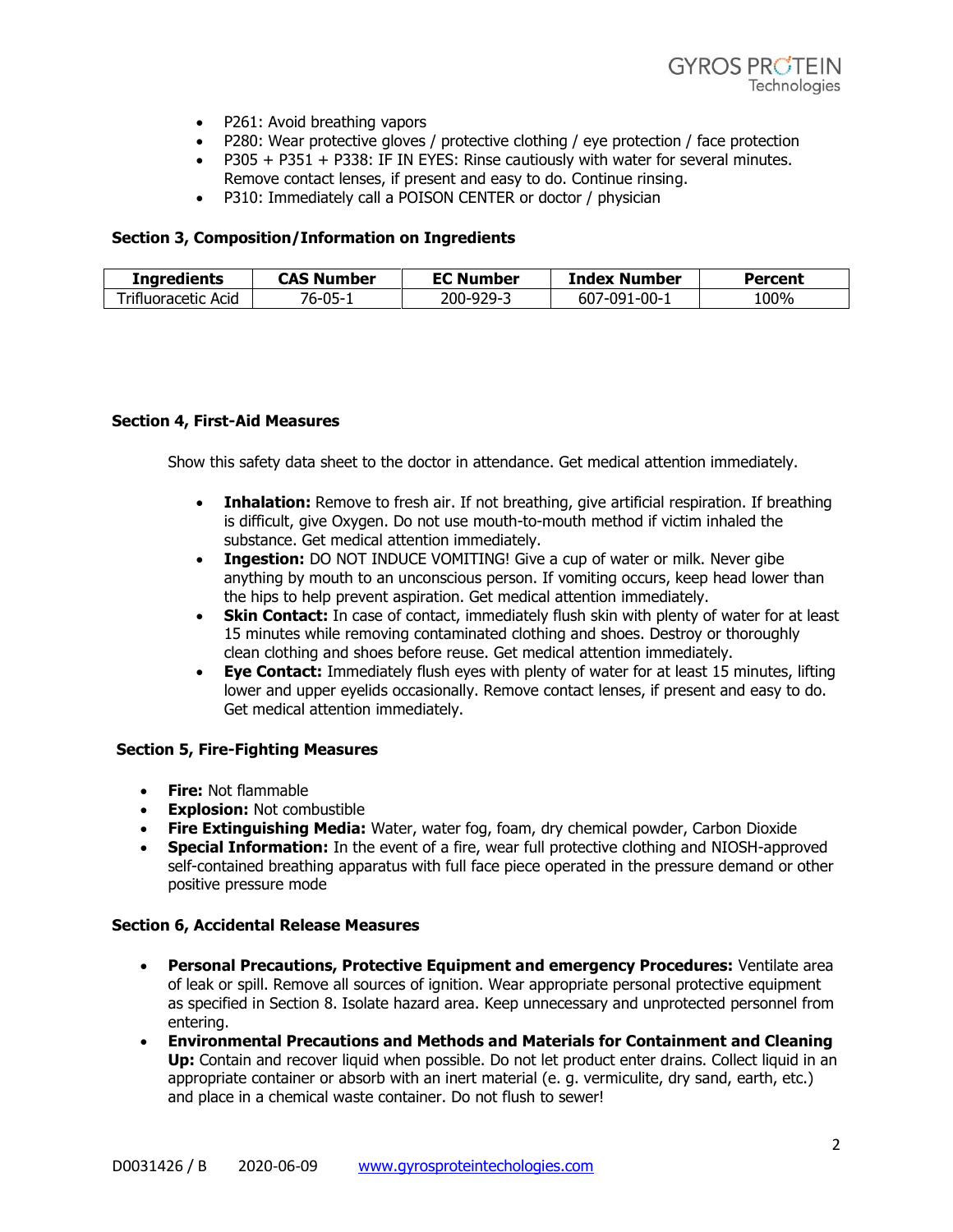# **Section 7, Handling and Storage**

- **Precautions for Safe Handling:** use only with adequate ventilation. Don not breathe mist or vapor. Do not get in eyes, on skin, on clothing. Do not taste or swallow. Wash thoroughly after handling.
- **Conditions for Safe Storage, Including Any Incompatibilities:** Protect against physical damage. Keep container tightly closed and store in a cool, dry well-ventilated location. Containers of this material may be hazardous when empty since they retain product residue (vapors, liquid.) Keep out of reach of children.

# **Section 8, Exposure Controls/Personal Protection**

- **Airborne Exposure Limits:** No OSHA or ACGIH exposure limits have been established. This does not mean that this substance is not harmful. Safe work practices should always be followed.
	- Latvia-and Lithuania specific OELS (TWA): 2mg/m3
- **Ventilation System:** A system of local and / or general exhaust is recommended to keep employee exposures below the Airborne Limits. Local exhaust ventilation is generally preferred because it can control the emissions of the contaminant at its source, preventing dispersion of it into the general work area. Please refer to the ACGIH document, Industrial Ventilation, A Manual of Recommended Practices, most recent edition, for details.
- **Personal Respirators (NIOSH Approved):** Respirator type: Wear a CEN approved respirator, with appropriate cartridge or canister, suitable for airborne concentration levels present.
- **Skin Protection:** Wear impervious protective clothing, including boots, gloves, lab coat, apron, or coveralls, as appropriate, to prevent skin contact. Halocarbon prefers neoprene acid-resistant coat and pants.
- **Eye Protection:** Use chemical safety goggles and / or a full face shield where splashing is possible. Maintain eye wash fountain and quick-drench facilities in work area.

# **Section 9, Physical and Chemical Properties**

• **Appearance:** Clear, colorless liquid • **Odor:** Vinegar-like • Odor Threshold: **Notifying the Solution State** Not determined • **pH:**  $1 \text{ at } 1 \text{ g/l at } 20^{\circ} \text{C (68}^{\circ} \text{F)}$ • **Melting Point:**  $-15^{\circ}C(5^{\circ}F)$ • **Boiling Point / Boiling Range:** 72°C (162°F) • **Flash Point:** Not applicable • **Evaporation Rate (BuAC=1):** No data available • **Flammability:** Not flammable • **Upper / Lower flammability or Explosive Limits:** Not applicable • Vapor Pressure (mm Hg): **107 mm Hg -25°C (77°F)** • Vapor density (Air=1): No data available • **Relative Density:**  $1.48 \text{ g/cm}3 \text{ at } 20^{\circ} \text{C (68}^{\circ} \text{F)}$ • **Solubility:** Soluble • **Partition Coefficient: n-octanol / water:** No data available • **Auto-ignition Temperature:** Not applicable • **Decomposition Temperature:** No data available • Viscosity: **All and Accept and Accept and Accept and Accept and Accept and Accept and Accept and Accept and Accept and Accept and Accept and Accept and Accept and Accept and Accept and Accept and Accept and Accept and Ac**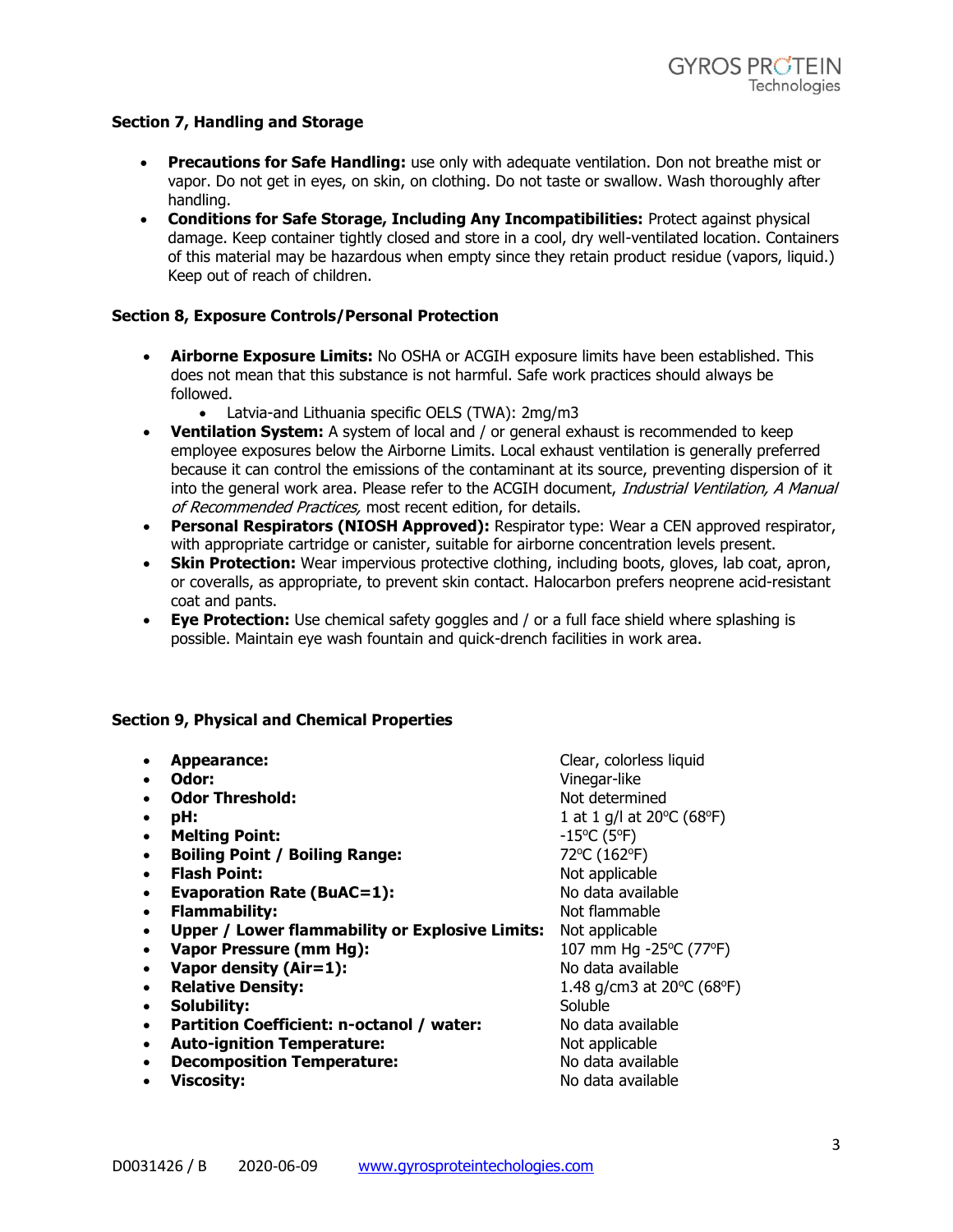### **Section 10, Stability and Reactivity**

- **Reactivity and / or Chemical Stability:** Stable under ordinary conditions of use and storage.
- **Possibility of Hazardous Reactions and Conditions to Avoid:** See Incompatible Materials.
- **Incompatible Materials:** Strong bases, metals, oxidizing agents, alcohols, epoxides, steel (all types and surface treatments), Aluminum, Exothermic in contact with water. Reacts violently with: Alkali metals.
- **Hazardous Decomposition Products:** Thermal decomposition or combustion may liberate toxic gases or fumes, including Carbon oxides, Hydrogen Fluoride, Fluorophosgene.

### **Section 11, Toxicological Information**

- **Emergency Overview:** Although the toxicity of Trifluoracetic Acid is low, contact with the skin causes immediate burns. The acid diffuses into skin and destroys tissue as it penetrates. Acid fumes are also irritating. Wash any affected area at least 15 minutes and treat as third degree burns even though appearance may not indicate severity of skin damage.
- **Potential Health Affects:**
	- **Inhalation:** Corrosive. Inhalation produces damaging effects on the mucous membranes and upper respiratory tract
	- **Ingestion:** Causes digestive tract burns.
	- **Skin Contact:** Causes severe skin burns.
	- **Eye Contact:** Causes serious eye damage.
	- **Chronic Exposure:** No data available.
	- **Aggravation of Pre-existing Conditions:** No data available
	- **Specific target Organ toxicity – Single Exposure (Globally Harmonized System):** No data available
	- **Specific target Organ toxicity – Repeated Exposure (Globally Harmonized System):** No data available
	- **Germ Cell Mutagenicity:** No data available
	- **Reproductive Toxicity:** No data available
	- **Aspiration Hazard:** No data available
	- **Numerical Measures of toxicity:** Cancer Lists: NTP Carcinogen

| <b>Ingredient</b>         | Known | <b>Anticipated</b> | <b>IARC Category</b> |
|---------------------------|-------|--------------------|----------------------|
| Trifluoroacetic Acid (76- | No    | ΝO                 | None                 |
| 05-                       |       |                    |                      |

# • **Acute Toxicity:**

Acute Inhalation LC50 Mouse: 13.5 mg/l; Acute Inhalation LC50 Rat: 10 mg/l Acute Oral LD50 Rat: 200 mg/kg; Acute LD50 Mouse: 1200 mg/kg

#### **Section 12, Ecological Information**

- **Ecotoxicity:** Harmful to aquatic organisms, may cause long-term adverse affects in the aquatic environment. Toxicity to daphnia and other aquatic invertebrates: EC50 – Daphnia magna (Water flea) – 55.00 mg/l – 24 h
- **Persistence and Degradability:** No data available
- **Bioaccumulative Potential:** No data available
- **Mobility in Soil:** No data available
- **Results of PBT and vPvB Assessment: No data available**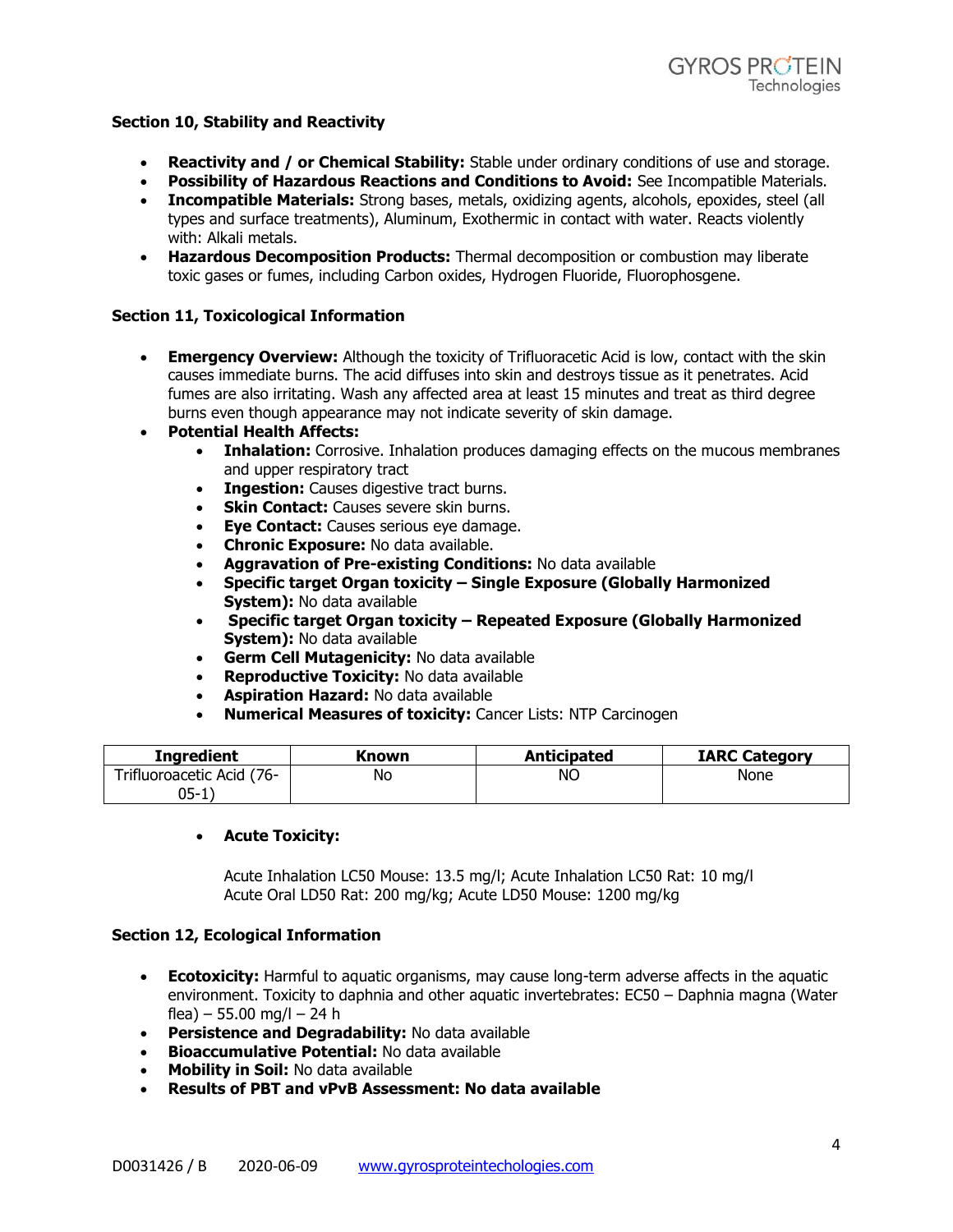• **Other Adverse Effects:** An environmental hazard cannot be excluded in the event of unprofessional handling or disposal.

# **Section 13, Disposal Considerations**

Whatever cannot be saved for recovery or recycling should be handled as hazardous waste and sent to a RCRA approved waste facility. Processing, use or contamination of this product may change the waste management options. State and local disposal regulations may differ from federal disposal regulations. Dispose of container and unused contents in accordance with federal, state and local requirements.

# **Section 14, Transport Information**

- **UN Number:** UN2699
- **Un Proper Shipping Name:** Trifluoracetic Acid
- **Packaging Group:** l
- **Land transport ADR/RID and GGVS/GGVE (Cross Border / Domestic) Transport Hazard Class(es):** 8
- **Maritime transport IMDG/GGVSea Transport Hazard Class(es):** 8
- **EMS-No:** F-A, S-B
- **Marine Pollutant:** No
- **Air Transport ICAO-TI and IATA-DGR Transport Hazard Class(es): 8**
- **Transport in Bulk (according to Annex ll of MARPOL 73/78 and the IBC Code):** Not applicable
- **Special Precautions for User:** No additional information

### **Section 15, Regulatory Information**

#### **Chemical Inventory Status – Part 1**

| ---------                                                                                                 |                             |            |     |          |  |
|-----------------------------------------------------------------------------------------------------------|-----------------------------|------------|-----|----------|--|
| Ingredient                                                                                                | -001<br>- -<br>Japan<br>つしん |            |     | ustralia |  |
| $\overline{\phantom{0}}$<br>$\sim$ $\sim$<br>$\sqrt{2}$<br><b>ACIC</b><br>$(0 - 1)$<br>ΈΠι<br>$\sim$<br>- | Yes                         | ∨∆o<br>د ب | Yes | Yes      |  |

#### **Chemical Inventory Status – Part 2**

| <b>Ingredient</b>                      | Korea |     | Phil.       |     |
|----------------------------------------|-------|-----|-------------|-----|
|                                        |       | DSL | <b>NDSL</b> |     |
| Trifluoroacetic Acid<br>$176 - 05 - 1$ | Yes   | Yes | No          | Yes |

### **Federal, State & International Regulations – Part 1**

|                                | <b>SARA 302</b> |            | <b>SARA 313</b>         |       |
|--------------------------------|-----------------|------------|-------------------------|-------|
| <b>Ingredients</b>             | <b>RQ</b>       | <b>TPO</b> | List<br><b>Chemical</b> | Catg. |
| Trifluoroacetic Acid (76-05-1) | No              | No         | No                      | No    |

### **Federal, State & International regulations – Part 2**

|                                | <b>RCRA</b> |            | <b>TSCA</b>             |       |
|--------------------------------|-------------|------------|-------------------------|-------|
| <b>Ingredients</b>             | <b>RQ</b>   | <b>TPQ</b> | List<br><b>Chemical</b> | Catg. |
| Trifluoroacetic Acid (76-05-1) | No          | No         | No                      | No    |